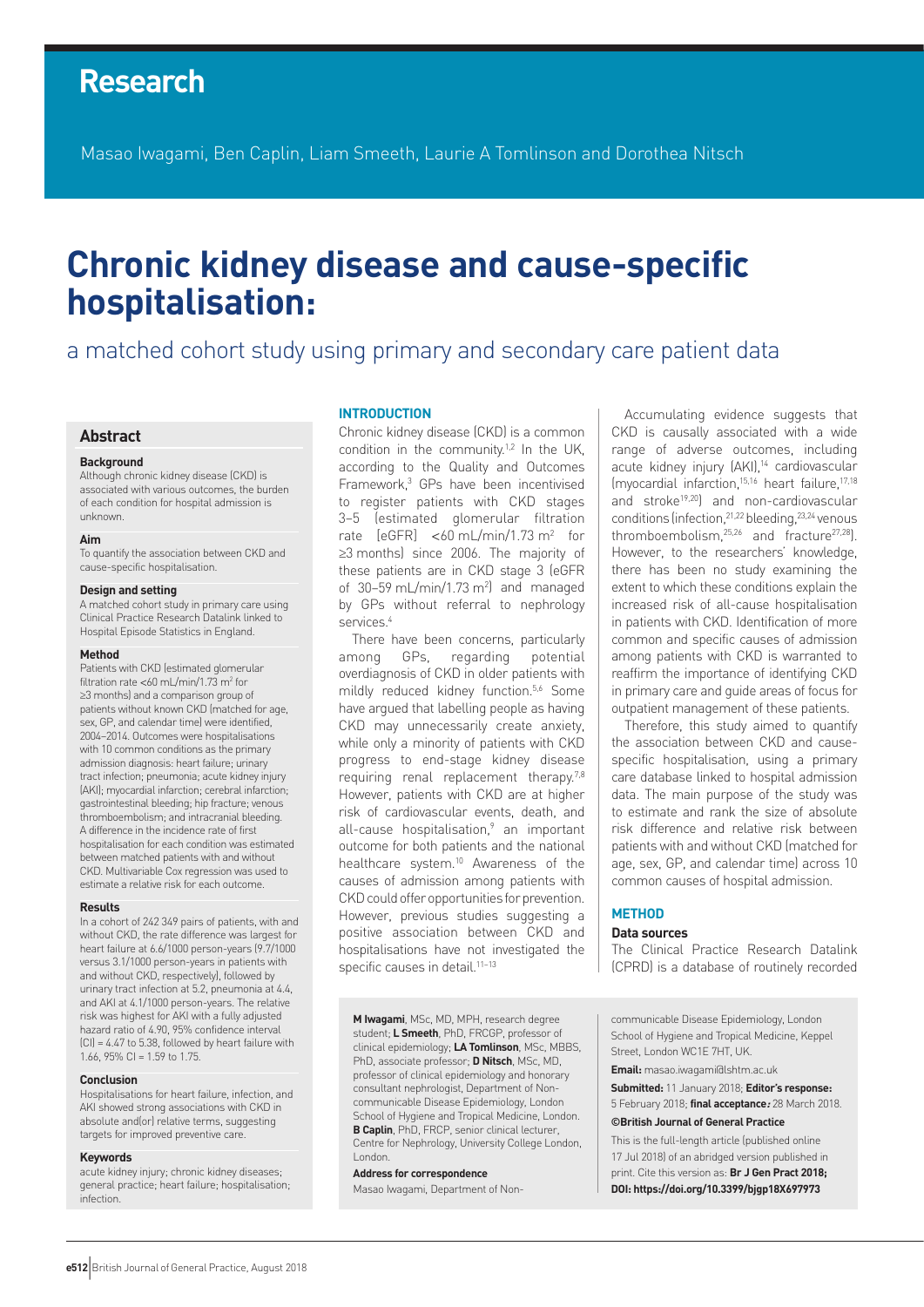# **How this fits in**

Although chronic kidney disease (CKD) is associated with a wide range of adverse outcomes, more strongly associated conditions with hospital admission among patients with CKD are unknown. This study is the first to examine the association between CKD and common reasons for hospital admission in a systematic way and highlights the high burden of hospitalisation due to heart failure, infection, and acute kidney injury among patients with CKD compared with the general population. These findings suggest that, aside from prevention of endstage kidney disease, there are important high-priority outcomes that warrant identification of CKD in primary care and improved preventive care of patients with CKD in the community.

primary care electronic health record data.29 The database represents around 7% of the UK population and includes the following information: patient demographics; coded diagnoses (Read Codes); prescriptions; laboratory test results; and referrals made by GPs. The CPRD can be linked with Hospital Episode Statistics (HES), which contains details of all hospital admissions at NHS hospitals in England and consists of main and subsidiary diagnoses, using the 10th revision of International Classification of Disease (ICD-10) codes.<sup>30</sup> Currently around 400 GPs in CPRD have consented to linkage with HES, representing 75% of English practices in CPRD.29

# **Study population and matched cohort**

All adults in HES-linked CPRD from 1 April 2004 to 31 March 2014 were potentially eligible for inclusion. Patients were eligible for inclusion at the latest of: 1 year after practice registration, $31$  the date that the  $GP$  reached CPRD quality standards, $29$ and 1 April 2004. Patients already on renal replacement therapy (haemodialysis, peritoneal dialysis, or kidney transplantation) at cohort entry were excluded.

First, patients with CKD (stages 3–5) were identified, defined as two consecutive measurements of eGFR  $<$  60 ml/min/1.73 m<sup>2</sup> for  $\geq$ 3 months.<sup>32</sup> Estimated GFR was calculated from serum creatinine records in CPRD (after multiplication of 0.95 to allow for lack of creatinine calibration<sup>33</sup>) using the Chronic Kidney Disease Epidemiology Collaboration equation.34 Patients, including those who had CKD before April 2004, were included in the cohort on the date when they first satisfied the CKD definition (second eGFR  $<$  60 mL/min/1.73 m<sup>2</sup>) after their eligibility.

Second, for a comparison group, patients without known CKD were randomly selected from the rest of the study population in a 1:1 ratio, matched for age, sex, GP, and calendar time.

# **Outcomes and follow-up**

The primary diagnosis in the first episode (a single period of care under one consultant team) within a spell (a patient's entire stay in hospital) in the HES was examined; this was considered to be the main reason why a patient required hospital admission.<sup>30</sup> Outcomes of this study were hospitalisations for 10 common conditions as the primary admission diagnosis: heart failure; urinary tract infection; pneumonia; AKI; myocardial infarction; cerebral infarction; gastrointestinal bleeding; hip fracture; venous thromboembolism; and intracranial bleeding, defined using ICD-10 codes (Appendix 1). In this study, the researchers focused on the first hospitalisation for each condition after cohort entry.

For each outcome, a patient was followed up until the first hospitalisation for that outcome or the end of eligibility (initiation of renal replacement therapy, death, change of GP, last data collection from the GP, or 31 March 2014), meaning that every patient could develop more than one of the outcomes. In addition, individuals selected in the comparison group (patients without known CKD) could be found to have CKD later; in this situation they were censored at the time of satisfying the CKD definition because they were already included in the CKD group from that point forward.

# **Covariates**

In addition to the matched factors, the researchers accounted for potential confounders in the association between CKD and cause-specific hospitalisation: ethnicity; socioeconomic status; smoking status; body mass index (BMI); and 17 comorbidities (asthma, atrial fibrillation, cancer, chronic obstructive pulmonary disease [COPD], coronary heart disease, dementia, depression, diabetes mellitus, epilepsy, heart failure, hypertension, hypothyroidism, severe mental illness, osteoporosis, peripheral arterial disease, rheumatoid arthritis, and stroke and transient ischaemic attack [TIA]).

Patients with no record of ethnicity were classed as white, based on previous studies in UK primary care.35,36 Socioeconomic status was assigned by quintile at an individual level using the Index of Multiple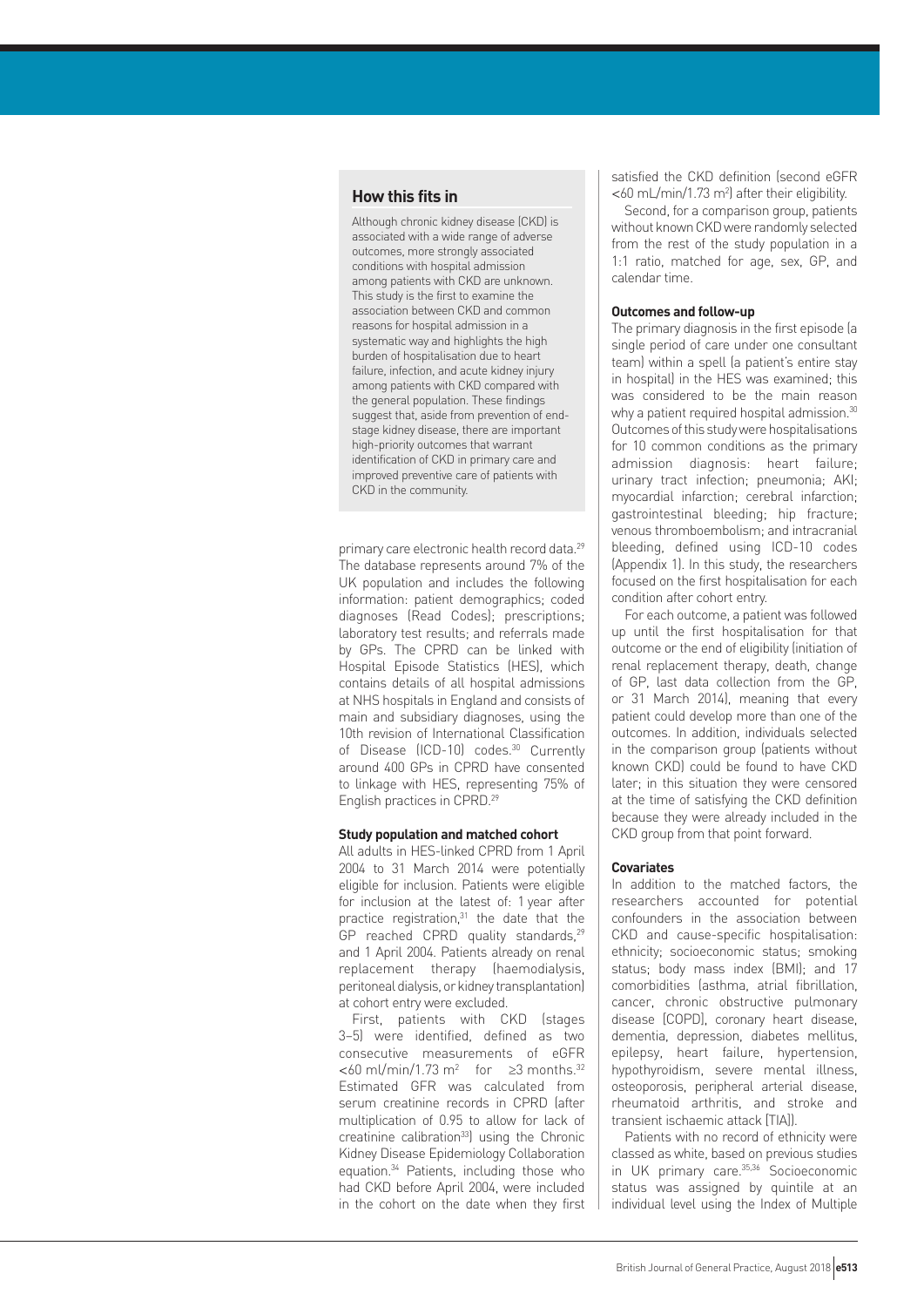

**Figure 1. Selection method of matched patients with and without CKD from the general population. CKD <sup>=</sup> chronic kidney disease. CPRD <sup>=</sup> Clinical Practice Research Datalink. HES <sup>=</sup> Hospital Episode Statistics.**

Deprivation as a composite area-level marker of deprivation.37 Smoking status and BMI were assigned using the data recorded closest to the cohort entry. The definitions of hypertension and diabetes were based on relevant diagnosis codes recorded before the cohort entry or prescription (antihypertensive and antidiabetic drugs, respectively) in the past 1 year prior to the cohort entry. Other comorbidities were based on relevant diagnosis codes recorded before the cohort entry.

# **Statistical analysis**

The baseline characteristics of matched patients with and without CKD were compared using  $\chi^2$  tests. Incidence rates of each outcome in matched patients with and without CKD, respectively, were estimated and a difference of incidence rates between the groups was calculated. Multivariate Cox regression analyses for each outcome were then conducted, stratified by matched set to account for the matching on age, sex, GP, and calendar time (Model 1). Further adjustments were made for ethnicity, socioeconomic and smoking status, BMI, and diabetes mellitus (Model 2). Instead of excluding patients with a missing status of smoking or BMI from the analysis, an additional absent category was included for these patients to maintain the matched set between patients with and without CKD. Subsequently, adjustments for comorbidities not directly related to CKD (asthma, cancer, COPD, dementia, depression, epilepsy, hypothyroidism, severe mental illness, osteoporosis, and rheumatoid arthritis)38 (Model 3) were made, and also for comorbidities, which may occur concordantly with CKD (atrial fibrillation,

coronary heart disease, heart failure, hypertension, peripheral arterial disease, stroke and TIA<sup>38</sup> (Model 4). A fully adjusted sub-hazard ratio for each outcome using the Fine and Gray model was estimated to account for potential competing risk (initiation of renal replacement therapy and death) between patients with and without CKD. Because of the computational burden related to size of the dataset, this competing risk analysis was conducted using a 20% random sample of the whole dataset. All the statistical analyses were carried out using STATA (version 14).

#### **Subgroup analyses**

Several subgroup analyses were conducted. First, as previous studies suggested that the impact of CKD on outcomes may change with age,39,40 all the analyses were repeated by classifying the study population into two age groups; ≥75 and <75 years. Second, to examine the extent of graded association between CKD stage and cause-specific hospitalisation, the researchers conducted Cox regression analyses by dividing patients with CKD according to baseline CKD stage: 3a (eGFR 45-59 mL/min/1.73 m<sup>2</sup>), 3b (eGFR 30–44 mL/min/1.73 m2 ), and 4 or 5 (eGFR <30 mL/min/1.73 m2 ).32 Third, to see the impact of CKD on causespecific hospitalisation among patients with no history of cardiovascular disease, patients with either diagnosis of atrial fibrillation, coronary heart disease, heart failure, peripheral arterial disease, and stroke and TIA at the cohort entry were excluded, and Cox regression analyses were performed by CKD stage. In the second and third subgroup analyses where the matched nature between patients with and without CKD was no longer maintained, adjustments for age, sex, and financial year were made, and robust standard errors to allow for clustering by GP were used, instead of stratification by matched set in the Cox regression models.

# **RESULTS**

Among 4 070 806 eligible patients not requiring renal replacement therapy (mean age 42.7 [SD 18.8] years, male 48.8%), the researchers identified 264 628 (6.5%) patients with CKD (mean age 76.4 [SD 10.0] years, male 38.7%) (Figure 1). Of those with CKD, 242 349 (92%) were matched with patients without CKD (mean age 75.4 [SD 9.7] years. male 39.3%). Unmatched 22 279 patients with CKD (8% of those with CKD) were older and more likely to be female (mean age 87.9 [SD 5.4] years, male 31.5%). Patients with CKD were more likely to have a deprived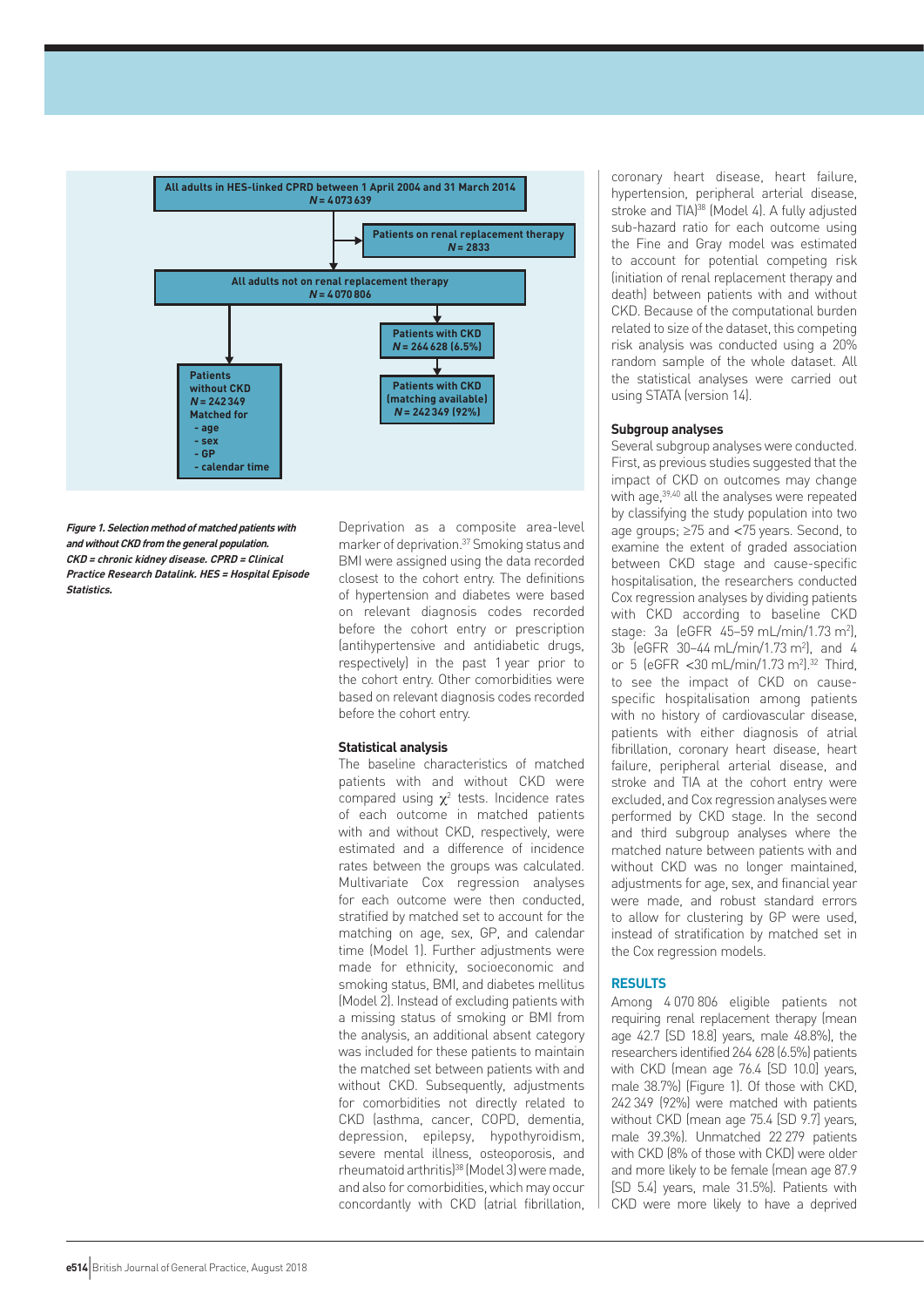socioeconomic status, be ex-smokers, and overweight, with a larger number of comorbidities (Table 1). Total length of followup, if not censored for each cause-specific hospitalisation, was 2.0 million person-years (mean 4.2 [SD 2.9] years/person).

# **Table 1. Baseline characteristics of matched patients with and without chronic kidney disease**

| <b>Characteristic</b>                                                 | <b>Patients without CKD</b><br>$N = 242349$<br>$n$ [%] | <b>Patients with CKD</b><br>$N = 242349$<br>$n$ [%] | P-value |
|-----------------------------------------------------------------------|--------------------------------------------------------|-----------------------------------------------------|---------|
|                                                                       |                                                        |                                                     |         |
| Age, years<br>$55$                                                    | 6845 [2.8]                                             |                                                     | 1.000   |
| $55 - 64$                                                             | 23 556 (9.7)                                           | 6845(2.8)<br>23 556 (9.7)                           |         |
| $65 - 74$                                                             | 71 112 (29.3)                                          | 71 112 (29.3)                                       |         |
| $75 - 84$                                                             | 102 594 (42.3)                                         | 102 594 (42.3)                                      |         |
| $\geq 85$                                                             | 38 242 (15.8)                                          | 38 242 (15.8)                                       |         |
| Sex (male)                                                            | 95 318 [39.3]                                          | 95 318 [39.3]                                       | 1.000   |
| Ethnicity                                                             |                                                        |                                                     | < 0.001 |
| White/not recorded                                                    | 238 533 (98.4)                                         | 238 138 (98.3)                                      |         |
| South Asian                                                           | 1796 [0.7]                                             | 2317(1.0)                                           |         |
| <b>Black</b>                                                          | 1156(0.5)                                              | 1060(0.4)                                           |         |
| Other                                                                 | 864(0.4)                                               | 834(0.3)                                            |         |
| Socioeconomic status                                                  |                                                        |                                                     | < 0.001 |
| 1 (least deprived)                                                    | 56 800 (23.4)                                          | 53 034 (21.9)                                       |         |
| $\overline{2}$                                                        | 61 647 (25.4)                                          | 60 501 (25.0)                                       |         |
| 3                                                                     | 50 466 (20.8)                                          | 50 709 (20.9)                                       |         |
| 4                                                                     | 42 221 (17.4)                                          | 44 692 (18.4)                                       |         |
| 5 (most deprived)                                                     | 31 215 (12.9)                                          | 33 413 (13.8)                                       |         |
| Smoking status                                                        |                                                        |                                                     | < 0.001 |
| Non-smoker                                                            | 92 363 (38.1)                                          | 80 721 (33.3)                                       |         |
| Ex-smoker                                                             | 107 737 (44.5)                                         | 131 510 [54.3]                                      |         |
| Current smoker                                                        | 36 338 (15.0)                                          | 29 243 (12.1)                                       |         |
| Missing                                                               | 5911 (2.4)                                             | 875 (0.4)                                           |         |
| Body mass index, kg/m <sup>2</sup>                                    |                                                        |                                                     | < 0.001 |
| < 18.5                                                                | 6638 (2.7)                                             | 4562 (1.9)                                          |         |
| $18.5 - 25$                                                           | 85 473 (35.3)                                          | 70 102 (28.9)                                       |         |
| $\geq$ 25                                                             | 80 458 (33.2)                                          | 88 083 (36.4)                                       |         |
| $\geq 30$                                                             | 40 326 (16.6)                                          | 63 183 (26.1)                                       |         |
| Missing                                                               | 29 454 (12.2)                                          | 16419(6.8)                                          |         |
| <b>Comorbidities</b>                                                  |                                                        |                                                     |         |
| Asthma                                                                | 28 002 (11.6)                                          | 31 271 (12.9)                                       | < 0.001 |
| Atrial fibrillation                                                   | 15 4 48 (6.4)                                          | 29 515 (12.2)                                       | < 0.001 |
| Cancer                                                                | 47 431 (19.6)                                          | 54 450 (22.5)                                       | < 0.001 |
| Chronic obstructive pulmonary disease                                 | 14 996 (6.2)                                           | 18 229 [7.5]                                        | < 0.001 |
| Coronary heart disease                                                | 27 961 (11.5)                                          | 54 049 (22.3)                                       | < 0.001 |
| Dementia                                                              | 8954 [3.7]                                             | 7345 [3.0]                                          | < 0.001 |
| Depression                                                            | 38 490 (15.9)                                          | 46 233 (19.1)                                       | < 0.001 |
| Diabetes mellitus                                                     | 24 372 (10.1)                                          | 52 927 (21.8)                                       | < 0.001 |
| Epilepsy                                                              | 3972 (1.6)                                             | 3682 [1.5]                                          | 0.001   |
| Heart failure                                                         | 7581 (3.1)                                             | 23 774 (9.8)                                        | < 0.001 |
| Hypertension                                                          | 128 828 [53.2]                                         | 203 963 (84.2)                                      | < 0.001 |
| Hypothyroidism                                                        | 17 443 (7.2)                                           | 29 318 (12.1)                                       | < 0.001 |
| Severe mental illness                                                 | 3522 (1.5)                                             | 4890 (2.0)                                          | < 0.001 |
| Osteoporosis                                                          | 16 469 [6.8]                                           | 16610(6.9)                                          | 0.422   |
| Peripheral arterial disease                                           | 7481 (3.1)                                             | 14 815 (6.1)                                        | < 0.001 |
| Rheumatoid arthritis                                                  | 4270 (1.8)                                             | 6031(2.5)                                           | < 0.001 |
| Stroke and transient ischaemic attack<br>CKD = chronic kidney disease | 12 243 (5.1)                                           | 19 982 [8.3]                                        | < 0.001 |

Among the 10 cause-specific hospitalisations, the largest incidence rate difference was seen for heart failure at 6.6/1000 person-years (9.7/1000 versus 3.1/1000 person-years in matched patients with and without CKD, respectively), followed by urinary tract infection at 5.2/1000 personyears, pneumonia at 4.4/1000 person-years, and AKI at 4.1/1000 person-years (Table 2). Hip fracture, venous thromboembolism, and intracranial bleeding marked relatively small differences of incidence rates between matched patients with and without CKD.

The relative risk was consistently highest for AKI, followed by heart failure in all the models, though the rank order of other outcomes varied depending on the extent of adjustment for confounding factors (Table 3). The age- and sex-adjusted hazard ratio for AKI in Model 1 was 6.49, 95% CI = 5.99 to 7.03, followed by heart failure with 3.28, 95%  $CI = 3.15$  to  $3.41$ . The fully adjusted hazard ratio for AKI in Model 4 was 4.90, 95%  $Cl = 4.47$  to 5.38, followed by heart failure with 1.66, 95% CI = 1.59 to 1.75. Intracranial bleeding and hip fracture marked relatively small fully adjusted hazard ratios. Results of competing risk analyses were generally similar to or slightly higher than those estimated in the main analysis. Likewise, AKI and heart failure exhibited higher subhazard ratios than others.

In subgroup analysis by age, the incidence rate difference between matched patients with and without CKD tended to be larger and the relative risk tended to be smaller in the older subgroup (≥75 years of age) than the younger subgroup (<75 years of age) for almost all the cause-specific hospitalisations (Table 4). However, the rank order in the size of absolute rate difference and relative risk was almost the same as the main results in each age group.

Of 242 349 matched patients with CKD, 71.2% ( $n = 172$  555), 22.9% ( $n = 55$  500), and 5.9%,  $(n = 14294)$  patients were in stage 3a, 3b, and 4 or 5, respectively. Patients tended to be older and sicker as kidney function declined. Details of baseline characteristics of patients with different stages of CKD are available from the authors. There were graded associations between CKD stage and all the cause-specific hospitalisations, but the strength of the association was larger for AKI and heart failure (Figure 2 and Appendix 2).

Among patients with no history of cardiovascular disease, the strength of the association was similar to that in the main analysis for all the studied cause-specific hospitalisations (Appendix 3).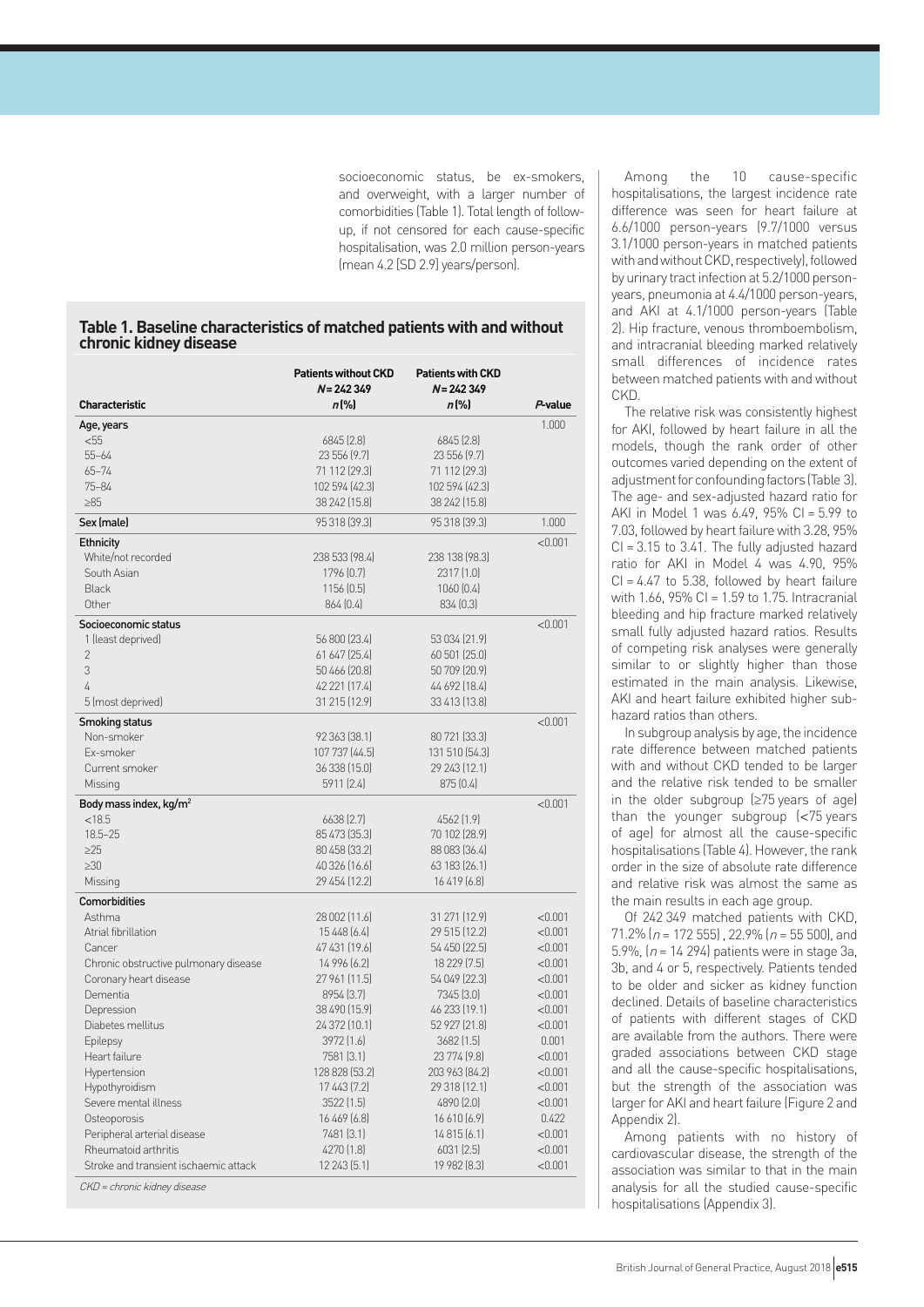# **Table 2. Difference in the incidence rate of cause-specific hospitalisation between matched patients with and without chronic kidney disease by rank order of rate difference**

|                                 |                                            | Number of outcome, n                          | Incidence rate per 1000 person-years (95%CI) |                                |                        |  |
|---------------------------------|--------------------------------------------|-----------------------------------------------|----------------------------------------------|--------------------------------|------------------------|--|
| <b>Cause of hospitalisation</b> | <b>Patients with CKD</b><br>$[N = 242349]$ | <b>Patients without CKD</b><br>$[N = 242349]$ | <b>Patients</b><br>with CKD                  | <b>Patients</b><br>without CKD | Rate<br>difference     |  |
| Heart failure                   | 10394                                      | 2955                                          | $9.7$ (9.5 to 9.9)                           | $3.1$ $(3.0 \text{ to } 3.2)$  | $6.6$ $(6.4$ to $6.8)$ |  |
| Urinary tract infection         | 14 26 6                                    | 7654                                          | 13.1 (12.9 to 13.3)                          | 7.9 (7.7 to 8.1)               | 5.2 (4.9 to 5.5)       |  |
| Pneumonia                       | 13483                                      | 7803                                          | 12.6 (12.4 to 12.8)                          | 8.2 (8.0 to 8.4)               | $4.4$ (4.1 to 4.7)     |  |
| Acute kidney injury             | 5257                                       | 787                                           | $4.9$ (4.7 to 5.0)                           | $0.8$ $[0.8$ to $0.9]$         | $4.1$ (3.9 to 4.2)     |  |
| Myocardial infarction           | 7418                                       | 3590                                          | $6.9$ (6.8 to 7.1)                           | $3.8$ $(3.6 \text{ to } 3.9)$  | $3.2$ (3.0 to $3.4$ )  |  |
| Cerebral infarction             | 6142                                       | 3335                                          | 5.7 (5.6 to 5.8)                             | $3.5$ $(3.4 \text{ to } 3.6)$  | 2.2 (2.0 to 2.4)       |  |
| Gastrointestinal bleeding       | 5492                                       | 3048                                          | 5.1 (5.0 to 5.2)                             | $3.2$ (3.1 to $3.3$ )          | $1.9$ (1.7 to 2.1)     |  |
| Hip fracture                    | 9336                                       | 6751                                          | 8.7 (8.6 to 8.9)                             | 7.1 (7.0 to 7.3)               | 1.6 (1.4 to 1.9)       |  |
| Venous thromboembolism          | 3299                                       | 1882                                          | $3.1$ (3.0 to 3.2)                           | $2.0$ (1.9 to 2.1)             | $1.1$ (1.0 to 1.2)     |  |
| Intracranial bleeding           | 2144                                       | 1427                                          | $2.0$ (1.9 to 2.1)                           | $1.5$ $(1.4$ to $1.6)$         | $0.5$ $[0.4$ to $0.6]$ |  |

CKD = chronic kidney disease

# **DISCUSSION**

## **Summary**

In this population-based cohort study, among people with CKD (stages 3–5) large absolute increases in rates of hospitalisations due to heart failure, infection (urinary tract infection and pneumonia), and AKI were found, compared with ageand sex-matched controls without known CKD from the same GP. Before and after

adjustment for confounding factors, the relative risk of hospitalisation was highest for AKI, followed by heart failure. Results were similar in subgroup analyses by age and CKD stage, and among patients with no history of cardiovascular disease. The vast majority of patients in the cohort had CKD stage 3a or 3b so would be primarily diagnosed and managed in primary care, making these findings useful and relevant

# **Table 3. Relative risk for cause-specific hospitalisation between matched patients with and without chronic kidney disease by rank order of fully adjusted hazard ratio**

|                                 |                           | Adjusted hazard ratio (95% CI) <sup>a</sup> |                     |                                   |                                                                    |  |
|---------------------------------|---------------------------|---------------------------------------------|---------------------|-----------------------------------|--------------------------------------------------------------------|--|
| <b>Cause of hospitalisation</b> | Model 1                   | Model 2                                     | Model 3             | Model 4<br>(fully adjusted model) | <b>Fully adjusted</b><br>sub-hazard<br>ratio (95% CI) <sup>b</sup> |  |
| Acute kidney injury             | 6.49 (5.99 to 7.03)       | 5.95 (5.46 to 6.47)                         | 5.82 (5.34 to 6.35) | 4.90 (4.47 to 5.38)               | 4.98 (4.23 to 5.87)                                                |  |
| Heart failure                   | 3.28 (3.15 to 3.41)       | 2.84 (2.73 to 2.96)                         | 2.79 [2.67 to 2.90] | 1.66 [1.59 to 1.75]               | 2.07 [1.88 to 2.28]                                                |  |
| Venous thromboembolism          | 1.60 (1.53 to 1.68)       | 1.57 [1.49 to 1.65]                         | 1.54 (1.46 to 1.62) | 1.55 (1.46 to 1.64)               | 1.57 [1.37 to 1.80]                                                |  |
| Myocardial infarction           | 1.84 (1.78 to 1.91)       | 1.70 (1.64 to 1.76)                         | 1.67 [1.61 to 1.73] | 1.40 (1.34 to 1.46)               | 1.53 (1.38 to 1.69)                                                |  |
| Urinary tract infection         | 1.62 (1.58 to 1.67)       | 1.53 (1.49 to 1.57)                         | 1.50 (1.46 to 1.54) | 1.39 (1.35 to 1.43)               | 1.59 (1.50 to 1.69)                                                |  |
| Gastrointestinal bleeding       | 1.59 (1.53 to 1.66)       | 1.55 (1.49 to 1.62)                         | 1.52 [1.46 to 1.58] | 1.34 (1.28 to 1.40)               | 1.55 [1.41 to 1.72]                                                |  |
| Cerebral infarction             | 1.55 (1.49 to 1.61)       | 1.51 (1.46 to 1.58)                         | 1.51 (1.45 to 1.58) | 1.27 (1.22 to 1.33)               | 1.45 (1.30 to 1.60)                                                |  |
| Pneumonia                       | 1.47 [1.43 to 1.51]       | 1.46 (1.42 to 1.50)                         | 1.44 (1.40 to 1.49) | 1.24 (1.20 to 1.29)               | 1.49 (1.39 to 1.59)                                                |  |
| Hip fracture                    | $1.11$ $(1.08$ to $1.14)$ | 1.18 (1.14 to 1.21)                         | 1.17 (1.13 to 1.21) | 1.11 (1.07 to 1.15)               | 1.37 [1.27 to 1.48]                                                |  |
| Intracranial bleeding           | 1.28 (1.21 to 1.36)       | 1.30 (1.22 to 1.38)                         | 1.29 (1.21 to 1.38) | 1.10 (1.02 to 1.19)               | 1.30 [1.11 to 1.52]                                                |  |

<sup>a</sup>Adjusted hazard ratio (patients with chronic kidney disease versus those without) was estimated in the following Cox regression models: Model 1: Stratified by matched set to account for the matching on age, sex, general practice, and calendar time. Model 2: Model 1 + adjusted by ethnicity, socioeconomic and smoking status, body mass index, and diabetes mellitus. Model 3: Model 2 + adjusted by comorbidities not directly related to chronic kidney disease (asthma, cancer, chronic obstructive pulmonary disease, dementia, depression, epilepsy, hypothyroidism, severe mental illness, osteoporosis, and rheumatoid arthritis). Model 4: Model 3 + adjusted by all the other comorbidities that may occur concordantly with chronic kidney disease (atrial fibrillation, coronary heart disease, heart failure, hypertension, peripheral arterial disease, and stroke and transient ischaemic attack). <sup>b</sup>Fully adjusted sub-hazard ratio was estimated by the model of Fine and Gray to account for competing risk (initiation of renal replacement therapy and death) between patients with and without chronic kidney disease, using a 20% random sample of the whole dataset.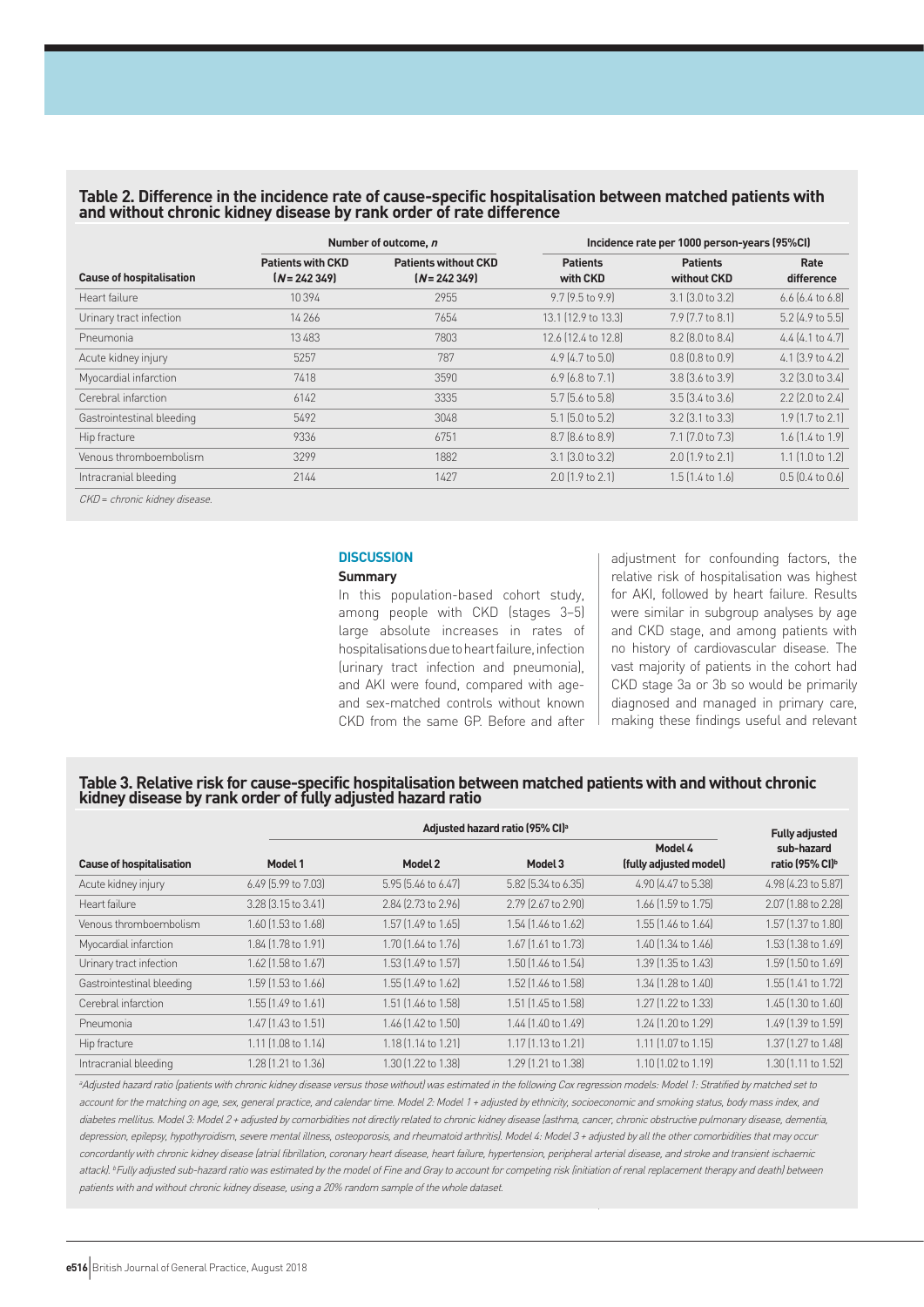| <b>CALLA</b>                                                             |  |
|--------------------------------------------------------------------------|--|
|                                                                          |  |
|                                                                          |  |
|                                                                          |  |
| <b>CONTROL</b>                                                           |  |
|                                                                          |  |
|                                                                          |  |
|                                                                          |  |
|                                                                          |  |
| isk between ma                                                           |  |
| in in                                                                    |  |
|                                                                          |  |
| i<br>E                                                                   |  |
|                                                                          |  |
|                                                                          |  |
|                                                                          |  |
|                                                                          |  |
|                                                                          |  |
|                                                                          |  |
|                                                                          |  |
|                                                                          |  |
|                                                                          |  |
|                                                                          |  |
|                                                                          |  |
|                                                                          |  |
|                                                                          |  |
|                                                                          |  |
|                                                                          |  |
|                                                                          |  |
| Table 4. Difference in the incidence rate of car<br>ם<br>השכ<br>ש<br>פונ |  |
|                                                                          |  |
|                                                                          |  |
|                                                                          |  |
|                                                                          |  |
|                                                                          |  |
|                                                                          |  |

|                                                                                                                                                                                                                                                                                                                                                                                                                                                                                                                                                                                                                                                                                        |                                                    |                                      | [N=140836 matched pairs]<br>Patients aged =75 years |                                       |                             |                                               | $(N = 101513$ matched pairs)<br>Patients aged <75 years |                                              |
|----------------------------------------------------------------------------------------------------------------------------------------------------------------------------------------------------------------------------------------------------------------------------------------------------------------------------------------------------------------------------------------------------------------------------------------------------------------------------------------------------------------------------------------------------------------------------------------------------------------------------------------------------------------------------------------|----------------------------------------------------|--------------------------------------|-----------------------------------------------------|---------------------------------------|-----------------------------|-----------------------------------------------|---------------------------------------------------------|----------------------------------------------|
|                                                                                                                                                                                                                                                                                                                                                                                                                                                                                                                                                                                                                                                                                        |                                                    | Incidence rate per 1000 person years |                                                     |                                       |                             | Incidence rate per 1000 person-years (95% Cl) |                                                         |                                              |
| hospitalisation<br><b>Causes</b>                                                                                                                                                                                                                                                                                                                                                                                                                                                                                                                                                                                                                                                       | with CKD<br>Patients                               | without CKD<br><b>Patients</b>       | difference<br>Rate                                  | <b>Fully adjusted</b><br>HRª (95% Cl) | with CKD<br><b>Patients</b> | without CKD<br>Patients                       | difference<br>Rate                                      | <b>Fully adjusted</b><br><b>HR® (95% Cl)</b> |
| Heart failure                                                                                                                                                                                                                                                                                                                                                                                                                                                                                                                                                                                                                                                                          | 13.0 (12.7 to 13.3)                                | 4.8 (4.6 to 5.0)                     | $8.2$ [7.9 to $8.6$ ]                               | 1.61 [1.52 to 1.70]                   | $6.0$ (5.8 to $6.2$ )       | $1.4$ $(1.3$ to $1.5$                         | 4.6 [4.4 to 4.8]                                        | 1.78 (1.61 to 1.98)                          |
| Urinary tract infection                                                                                                                                                                                                                                                                                                                                                                                                                                                                                                                                                                                                                                                                | 18.5 (18.2 to 18.9)                                | $12.8(12.5 \text{ to } 13.1)$        | 5.7 [5.2 to 6.2]                                    | $1.27$ (1.23 to 1.32)                 | 7.8 [7.6 to 8.0]            | $3.5$ [ $3.3$ to $3.6$ ]                      | $4.3$ $(4.0$ to $4.6)$                                  | $1.71$ $(1.61$ to $1.81)$                    |
| Pneumonia                                                                                                                                                                                                                                                                                                                                                                                                                                                                                                                                                                                                                                                                              | 17.4 (17.1 to 17.8)  12.6 (12.2 to 12.9)           |                                      | 4.9 (4.4 to 5.3)                                    | $1.17$ $(1.13$ to $1.22)$             | 7.2 [7.0 to 7.4]            | 3.9 [3.8 to 4.1]                              | $3.3$ $(3.0$ to $3.6)$                                  | 1.46 [1.36 to 1.57]                          |
| Acute kidney injury                                                                                                                                                                                                                                                                                                                                                                                                                                                                                                                                                                                                                                                                    | 5.5 [5.3 to 5.7]                                   | $1.2$ [1.1 to 1.3]                   | 4.3 [4.1 to 4.5]                                    | $4.27$ $[3.80$ to $4.80]$             | 4.2 (4.0 to 4.4)            | 0.5[0.4 to 0.5]                               | 3.7 [3.5 to 3.9]                                        | 6.64 [5.62 to 7.84]                          |
| Myocardial infarction                                                                                                                                                                                                                                                                                                                                                                                                                                                                                                                                                                                                                                                                  | 8.8 (8.6 to 9.1)                                   | 5.0 (4.8 to 5.2)                     | 3.9 [3.6 to 4.2]                                    | $1.43$ $(1.35$ to $1.50)$             | 4.8 (4.6 to 5.0)            | 2.6 (2.4 to 2.7)                              | 2.2 [1.9 to 2.4]                                        | 1.34 (1.24 to 1.44)                          |
| Cerebral infarction                                                                                                                                                                                                                                                                                                                                                                                                                                                                                                                                                                                                                                                                    | 7.8 [7.6 to 8.1]                                   | 5.3 [5.1 to 5.5]                     | 2.6 [2.3 to 2.9]                                    | $1.22$ $(1.16$ to $1.29)$             | 3.3 [3.2 to 3.5]            | $1.8$ [1.6 to 1.9]                            | $1.6$ [1.4 to 1.8]                                      | $1.42$ [1.29 to $1.56$ ]                     |
| Gastrointestinal bleeding                                                                                                                                                                                                                                                                                                                                                                                                                                                                                                                                                                                                                                                              | $6.3$ $[6.1$ to $6.5]$                             | 4.2 (4.0 to 4.4)                     | 2.1 [1.9 to 2.4]                                    | $1.34$ (1.27 to $1.42$ )              | $3.7[3.6 \text{ to } 3.9]$  | 2.2 [2.1 to 2.3]                              | $1.5$ [ $1.3$ to $1.7$ ]                                | 1.31 (1.21 to 1.42)                          |
| Hip fracture                                                                                                                                                                                                                                                                                                                                                                                                                                                                                                                                                                                                                                                                           | $13.8$ $(13.5$ to $14.1$ $12.3$ $(12.0$ to $12.6)$ |                                      | 1.6[1.1 to 2.0]                                     | $1.07$ $(1.03$ to $1.11)$             | $3.1(2.9 \text{ to } 3.2)$  | 2.1 (2.0 to 2.3)                              | $0.9$ $[0.7$ to $1.1]$                                  | 1.31 [1.19 to 1.43]                          |
| Venous thromboembolism                                                                                                                                                                                                                                                                                                                                                                                                                                                                                                                                                                                                                                                                 | 3.4 [3.2 to 3.5]                                   | 2.4 (2.3 to 2.6)                     | $1.0$ [0.8 to 1.2]                                  | 1.48 (1.37 to 1.60)                   | 2.7 (2.6 to 2.8)            | 1.5 (1.4 to 1.6)                              | 1.2 (1.0 to 1.4)                                        | 1.65 [1.50 to 1.81]                          |
| Intracranial bleeding                                                                                                                                                                                                                                                                                                                                                                                                                                                                                                                                                                                                                                                                  | 2.7 (2.5 to 2.8)                                   | 2.2 (2.1 to 2.3)                     | 0.5[0.3 to 0.7]                                     | $1.06$ $(0.97$ to $1.16)$             | $1.2$ [1.1 to $1.3$ ]       | $0.8$ $[0.7$ to $0.9]$                        | 0.4 [0.3 to 0.5]                                        | 1.19 [1.03 to 1.37]                          |
| •Fully adjusted hazard ration's with versus without CKD) was estimated using Cox regression models, straitied by matched set to account for the matching on age, sex, general practice, and calendar time, and adjusted by eth<br>socioeconomic and smoking status, body mass index, and comorbidities (astima, a tiral libration, cancer, chronic obstructive pulmonary disease, coronary heard disease, dementia, depression, diabetes mellitus, epilepsy, hea<br>hypertension, hypothyroidism, severe mental illness, osteoporosis, peripheral arterial disease, rheumatoid arthritis, and stroke and transient ischaemic attackl. CKD = chronic kidney disease. HR = hazard ratio. |                                                    |                                      |                                                     |                                       |                             |                                               |                                                         |                                              |
|                                                                                                                                                                                                                                                                                                                                                                                                                                                                                                                                                                                                                                                                                        |                                                    |                                      |                                                     |                                       |                             |                                               |                                                         |                                              |

for routine clinical care.

#### **Strengths and limitations**

A major strength of this study was that it compared those with CKD to those without, sampled from the general population. A comparison was possible because over 98% of the UK population are registered with a primary care practice. The study results obtained from HES-linked CPRD are likely to be generalisable to the entire English population.29

Limitations of the study include, first, that patients who had never had kidney function tested were kept in the denominator in order for the comparison group to be representative of the general population. Currently in the UK, serum creatinine testing is recommended and incentivised for people with known CKD risk factors.3,41 If some patients had been misclassified with unmeasured CKD to the matched comparison group, the true association between CKD and each causespecific hospitalisation may have been underestimated. However, the researchers have recently shown that the prevalence of patients with an eGFR <60 mL/min/1.73 m<sup>2</sup> identified in CPRD was similar to that in a population-representative survey (Health Survey for England),<sup>42</sup> suggesting that most of these patients are captured with the current testing strategy in UK primary care, and people without creatinine tests are unlikely to have CKD stages 3-5.<sup>43</sup> If healthy people without creatinine measurement were excluded from the denominator, severe selection bias would arise and estimated absolute risk differences between patients with and without CKD would not be informative<sup>44</sup>

Second, relative risks between CKD status (stage) and cause-specific hospitalisation depend partly on the extent of adjustment for potential confounders. Previous studies on the association between CKD and outcomes adjusted for disease diagnoses (based on patient charts, administrative claim data, or questionnaire answered by patients), physiological measurements, blood test results, or prescriptions to various degrees conclude that CKD is 'independently' associated with their studied outcomes.15–28 However, the possibility of residual confounding inevitably remains. In this study, adjustments were made for important patient characteristics as well as diagnoses of 17 comorbidities. Recording of these conditions has been incentivised since the introduction of the UK Quality and Outcomes Framework in 2004, 3 resulting in marked improvements in data quality.<sup>29</sup> Further, differences of disease diagnosis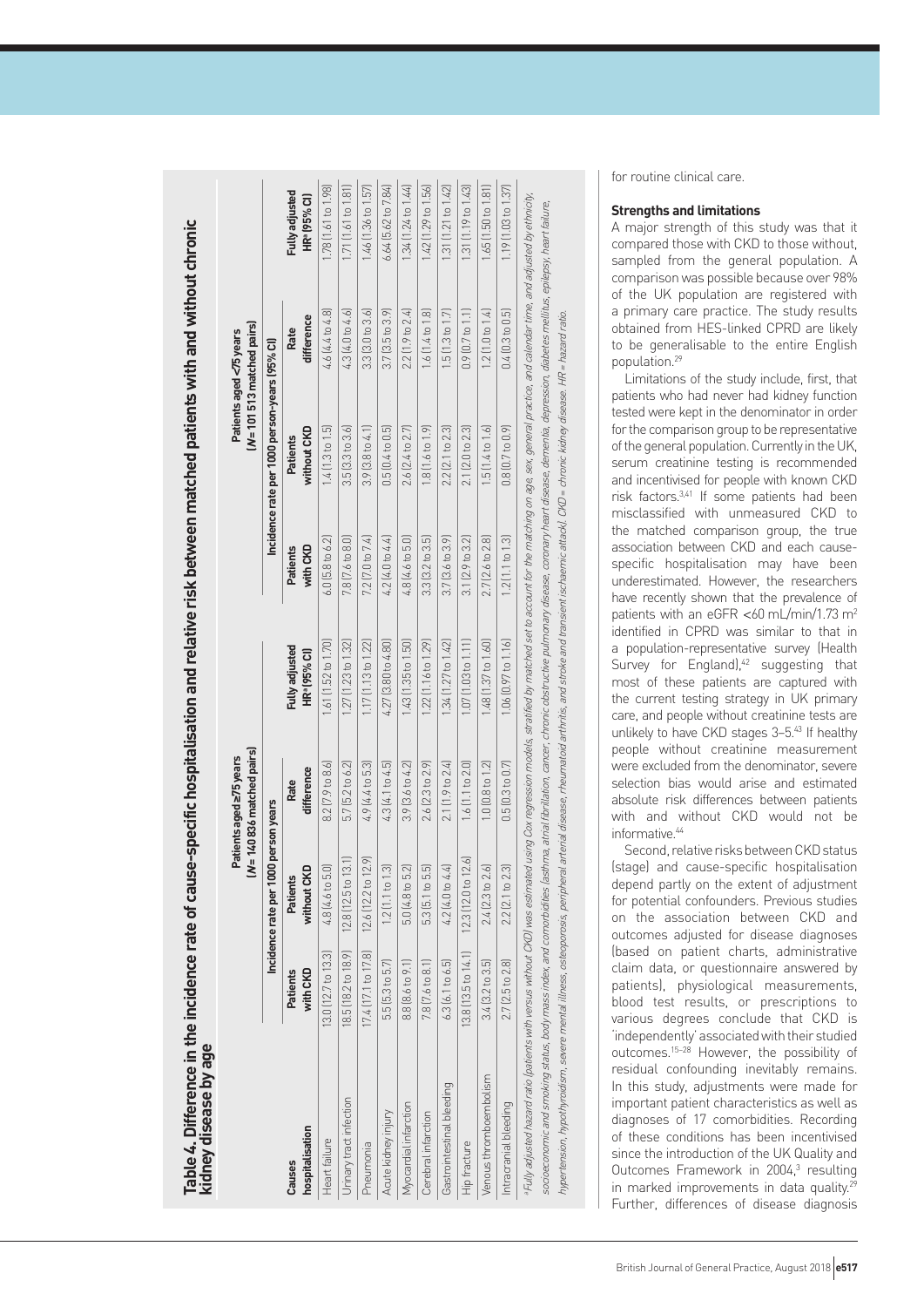

**Figure 2. Fully adjusted hazard ratio for cause-specific hospitalisation by chronic kidney disease stage estimated using Cox regression models, adjusted by age, sex, financial year, ethnicity, socioeconomic and smoking status, body mass index, and comorbidities (asthma, atrial fibrillation, cancer, chronic obstructive pulmonary disease, coronary heart disease, dementia, depression, diabetes mellitus, epilepsy, heart failure, hypertension, hypothyroidism, severe mental illness, osteoporosis, peripheral arterial disease, rheumatoid arthritis, and stroke and transient ischaemic attack) and clustered by general practice using robust standard errors (corresponding to Appendix 2). CKD = chronic kidney disease.**

and coding among different GPs and over time was minimised by matching on GP and calendar time between patients with and without CKD. Therefore, the authors believe that the best available approach of adjustment for confounding was used to compare the relative risks between CKD and different types of cause-specific hospitalisations.

Finally, although the researchers acknowledge that proteinuria is an important outcome prediction marker,<sup>32</sup> the authors of this study were not able to stratify patients by the level of proteinuria or quantify the association between proteinuria and cause-specific hospitalisation. This is because proteinuria was infrequently checked in CPRD: testing rate of proteinuria (including dipstick testing) in the year prior to cohort entry was 23.2% (56 431 out of 242 349 patients) in the CKD group and 12.6% (30 616 out of 242 349 patients) in the comparison group. It would not be appropriate to assume that people without urine testing did not have proteinuria.

## **Comparison with existing literature**

There have been several studies demonstrating an association between CKD and increased risk of all-cause hospitalisations.<sup>9,11-13</sup> However, these studies did not clearly differentiate causes of hospitalisation, and therefore it remained unclear why this is the case. Meanwhile, a previous study recruiting patients with elevated serum creatinine suggested that cardiovascular disease and hypertension were the most common reason for hospitalisation, followed by infection.<sup>45</sup> However, in the absence of a comparison group without CKD, it remained unclear whether these hospitalisations were specific to CKD or common in the community regardless of CKD status.

As well as a known association between CKD and AKI,46 a number of studies have reported positive associations between CKD and incidence of non-renal conditions.15–28 Many of these studies used hospital admission for their outcome definitions. However, these individual studies did not allow a comparison of the impact of CKD across different outcomes, because absolute and relative risk related to CKD were estimated in different study populations and with various degrees of statistical adjustment for confounders. To the authors' knowledge, the current study is the first to quantify the association between CKD status (stage) and cause-specific hospitalisation.

# **Implications for research and practice**

After the classification of CKD, and the implementation of testing and registering of patients with CKD through the Quality and Outcomes Framework for CKD in  $2006$ ,<sup>3</sup> some have questioned the benefits of this approach.<sup>47</sup> Patients with mild CKD may be perceived to have normal kidney ageing, or with multiple morbidities putting them at increased risk for many adverse outcomes. This study was planned to clarify the adverse outcomes (that were likely to be causally related to kidney function) that were more common and specific among patients with CKD in primary care, enabling the possibility of better-targeted care.

The adjusted hazard ratios were small for most of the outcomes in patients with CKD stage 3a (Figure 2), except for AKI with a threefold increase in the adjusted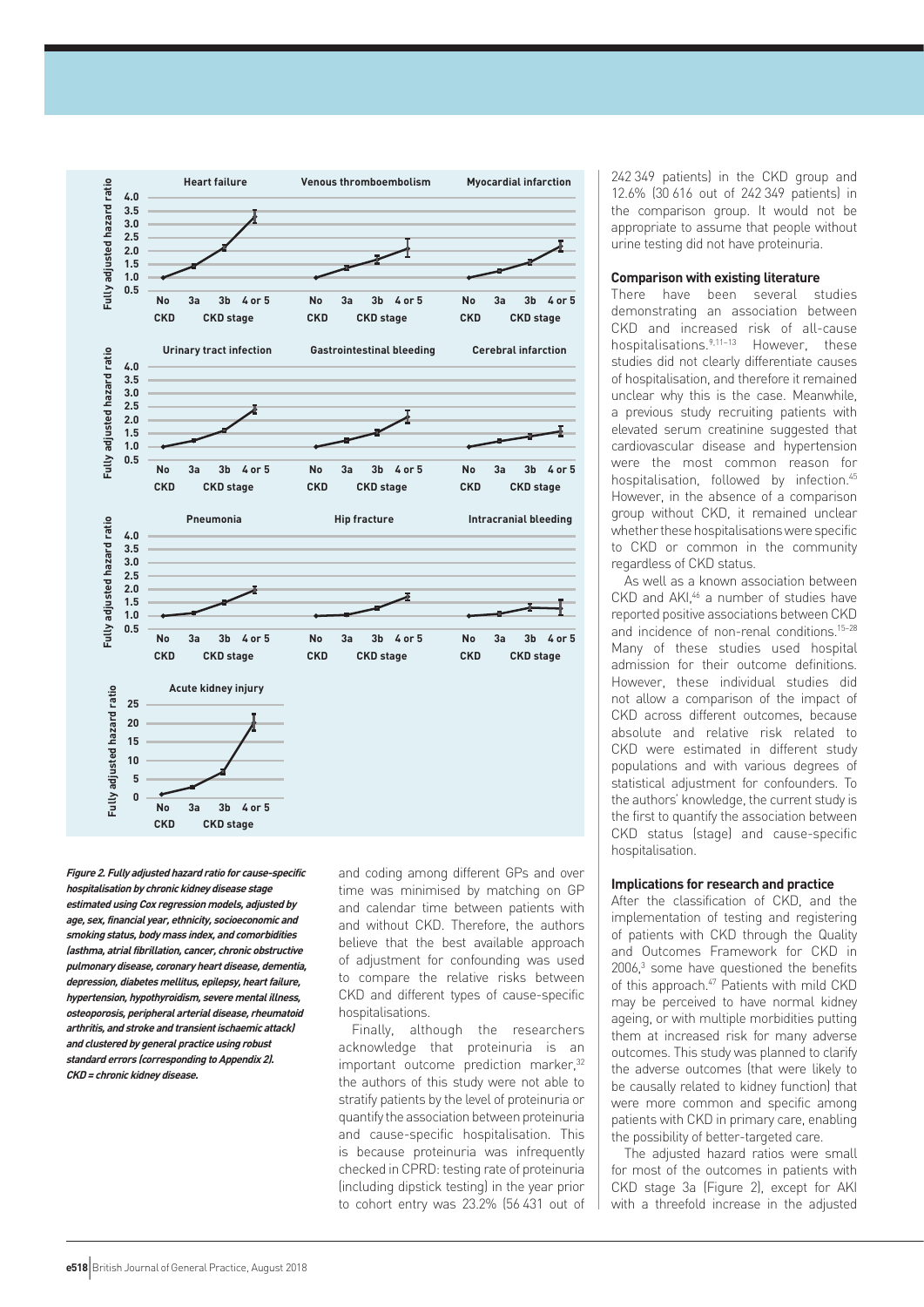#### **Funding**

Ben Caplin and Dorothea Nitsch were partfunded through a grant for the National CKD Audit commissioned by Healthcare Quality Improvement Partnership, which is funded by NHS England, the Welsh Government, and, with some individual audits, also funded by the Health Department of the Scottish Government, DHSSPS Northern Ireland, and the Channel Islands. Laurie A Tomlinson is funded by a Wellcome Intermediate Clinical Fellowship (reference: WT101143MA). Liam Smeeth is funded by a Wellcome Senior Research Fellowship in Clinical Science (grant number: 098504/Z/12/Z). Masao Iwagami is supported by Honjo International Scholarship Foundation. None of these funding sources had a role in the design, conduct, analysis, or reporting of the study.

# **Ethical approval**

The study protocol was approved by the Independent Scientific Advisory Committee for Medicines and Healthcare products Regulatory Agency (reference number: 17\_055R).

# **Open access**

This article is Open Access: CC BY 4.0 licence (https://creativecommons.org/ licenses/by/4.0/).

# **Provenance**

Freely submitted; externally peer reviewed.

# **Competing interests**

The authors have declared no competing interests.

# **Discuss this article**

Contribute and read comments about this article: **bjgp.org/letters**

hazard ratio for hospitalisations; and nearly one and a half-fold increase for heart failure. These results highlight the marked increase in risk of AKI and heart failure for patients with only mild reductions in kidney function, with implications for targeted prevention and medication management; for example, minimisation of non-steroidal antiinflammatory drug use.

Both absolute and relative risk provide important information about the impact of CKD on cause-specific hospitalisation.<sup>40,48</sup> The relative risk (adjusted hazard ratio) is a measure of the strength of the association between CKD and each cause-specific hospitalisation, after taking into account a range of comorbidities. Meanwhile, the absolute risk difference reflects the relative risk and the baseline frequency of each outcome in the community, indicating the actual burden of each condition among patients with CKD as compared with the general population. For example, infections, such as urinary tract infection and pneumonia, showed intermediate relative risks among the studied outcomes, but their absolute risk differences between patients with and without CKD were large because hospitalisations for infection were common in the general population. The absolute risk difference is also useful for understanding the potential benefits of preventive strategies. For example, Table 2 shows that 9.7 and 3.1 patients per 1000

patients with and without CKD (stages 3–5), respectively, were hospitalised for heart failure in a year, meaning that, of 1000 people with CKD, up to 6.6 could benefit from targeted heart failure admission prevention. This would translate to three people per year in a GP practice of 7400 patients (average number of patients per practice)<sup>49</sup> where 6.5% have CKD. Further estimates for all outcomes are available from the authors. However, these numbers are likely to be underestimates of the overall benefits because follow-up of patients at the time of first hospitalisation after cohort entry was stopped and, therefore, did not account for repeated admissions.

Patients with CKD, even without renal replacement therapy, are known to incur substantive healthcare costs through frequent hospitalisations.<sup>10</sup> Based on results from this study, a focus on strategies to reduce hospitalisations for heart failure, such as education on dietary salt restriction<sup>50</sup> and improved medication adherence.<sup>51</sup> could help to minimise the difference in the overall hospitalisation rate between patients with and without CKD. Similarly, a proportion of hospitalisations due to infections may be preventable through prompt antibiotic treatment and improvement of vaccination coverage among patients with CKD.<sup>52</sup> Pneumococcal vaccination has been underutilised in patients with CKD (stages 4 and 5) to date.<sup>53</sup>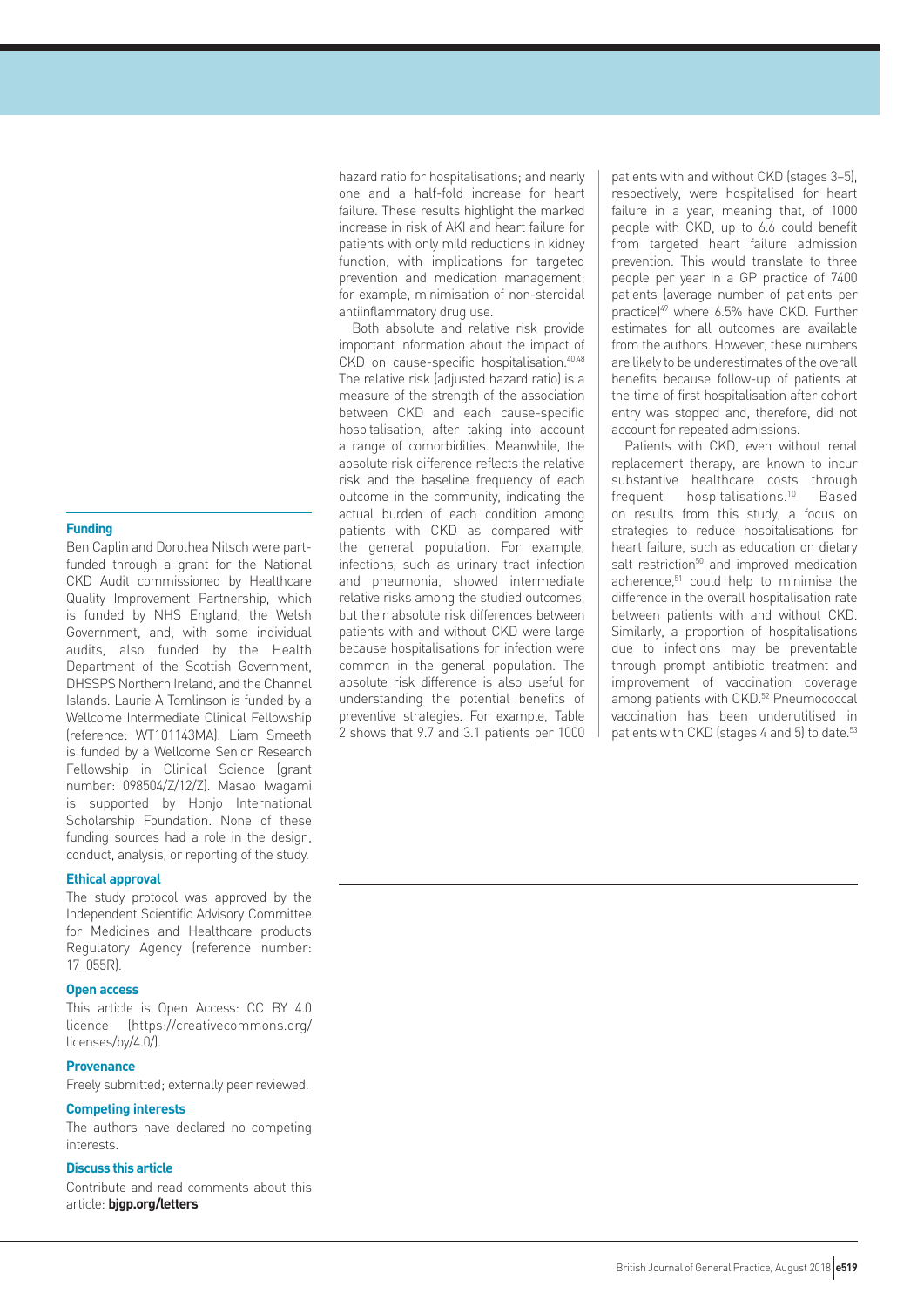# **REFERENCES**

- 1. Zhang QL, Rothenbacher D. Prevalence of chronic kidney disease in populationbased studies: systematic review. BMC Public Health 2008; **8:** 117.
- 2. McCullough K, Sharma P, Ali T, et al. Measuring the population burden of chronic kidney disease: a systematic literature review of the estimated prevalence of impaired kidney function. Nephrol Dial Transplant 2012; **27(5):** 1812–1821.
- 3. Health and Social Care Information Centre. Quality and Outcomes Framework. http://www.nhsemployers.org/your-workforce/primary-care-contacts/generalmedical-services/quality-and-outcomes-framework (accessed 26 Jun 2018).
- McIntyre NJ, Fluck R, McIntyre C, et al. Treatment needs and diagnosis awareness in primary care patients with chronic kidney disease. Br J Gen Pract 2012; DOI: https://doi.org/10.3399/bjgp12X636047.
- 5. Winearls CG, Glassock RJ. Classification of chronic kidney disease in the elderly: pitfalls and errors. Nephron Clin Pract 2011; **119(Suppl 1):** c2–c4.
- 6. Ellam T, Twohig H, Khwaja A. Chronic kidney disease in elderly people: disease or disease label? BMJ 2016; **352:** h6559.
- 7. Moynihan R, Glassock R, Doust J. Chronic kidney disease controversy: how expanding definitions are unnecessarily labelling many people as diseased. BMJ 2013; **347:** f4298.
- 8. Blakeman T, Protheroe J, Chew-Graham C, et al. Understanding the management of early-stage chronic kidney disease in primary care: a qualitative study. Br J Gen Pract 2012; DOI: https://doi.org/10.3399/bjgp12X636056.
- Go AS, Chertow GM, Fan D, et al. Chronic kidney disease and the risks of death, cardiovascular events, and hospitalization. N Engl J Med 2004; **351(13):** 1296– 1305.
- 10. Kent S, Schlackow I, Lozano-Kuhne J, et al. What is the impact of chronic kidney disease stage and cardiovascular disease on the annual cost of hospital care in moderate-to-severe kidney disease? BMC Nephrol 2015; **16:** 65.
- Nitsch D, Nonyane BA, Smeeth L, et al. CKD and hospitalization in the elderly: a community-based cohort study in the United Kingdom. Am J Kidney Dis 2011; **57(5):** 664–672.
- 12. Chan TC, Yap DY, Shea YF, et al. Chronic kidney disease and its association with mortality and hospitalization in Chinese nursing home older residents: a 3-year prospective cohort study. J Am Med Dir Assoc 2012; **13(9):** 782–787.
- 13. Nishikawa K, Takahashi K, Yamada R, et al. Influence of chronic kidney disease on hospitalization, chronic dialysis, and mortality in Japanese men: a longitudinal analysis. Clin Exp Nephrol 2017; **21(2):** 316–323.
- 14. Hsu CY, Ordonez JD, Chertow GM, et al. The risk of acute renal failure in patients with chronic kidney disease. Kidney Int 2008; **74(1):** 101–107.
- 15. Meisinger C, Doring A, Lowel H. Chronic kidney disease and risk of incident myocardial infarction and all-cause and cardiovascular disease mortality in middle-aged men and women from the general population. Eur Heart J 2006; **27(10):** 1245–1250.
- 16. Hemmelgarn BR, Manns BJ, Lloyd A, et al. Relation between kidney function, proteinuria, and adverse outcomes. JAMA 2010; **303(5):** 423–429.
- 17. Kottgen A, Russell SD, Loehr LR, et al. Reduced kidney function as a risk factor for incident heart failure: the atherosclerosis risk in communities (ARIC) study. J Am Soc Nephrol 2007; **18(4):** 1307–1315.
- 18. Dhingra R, Gaziano JM, Djousse L. Chronic kidney disease and the risk of heart failure in men. Circ Heart Fail 2011; **4(2):** 138–144.
- Mahmoodi BK, Yatsuya H, Matsushita K, et al. Association of kidney disease measures with ischemic versus hemorrhagic strokes: pooled analyses of 4 prospective community-based cohorts. Stroke 2014; **45(7):** 1925–1931.
- 20. Koren-Morag N, Goldbourt U, Tanne D. Renal dysfunction and risk of ischemic stroke or TIA in patients with cardiovascular disease. Neurology 2006; **67(2):**  224–228.
- 21. Dalrymple LS, Katz R, Kestenbaum B, et al. The risk of infection-related hospitalization with decreased kidney function. Am J Kidney Dis 2012; **59(3):**  356–363.
- 22. Ishigami J, Grams ME, Chang AR, et al. CKD and risk for hospitalization with infection: the Atherosclerosis Risk in Communities (ARIC) Study. Am J Kidney Dis 2017; **69:** 752–761.
- 23. Molnar AO, Bota SE, Garg AX, et al. The risk of major hemorrhage with CKD. J Am Soc Nephrol 2016; **27(9):** 2825–2832.
- 24. Ishigami J, Grams ME, Naik RP, et al. Chronic kidney disease and risk for gastrointestinal bleeding in the community: the Atherosclerosis Risk in Communities (ARIC) Study. Clin J Am Soc Nephrol 2016; **11(10):** 1735–1743.
- 25. Wattanakit K, Cushman M, Stehman-Bree C, et al. Chronic kidney disease increases risk for venous thromboembolism. J Am Soc Nephrol 2008; **19(1):**  135–140.
- 26. Mahmoodi BK, Gansevoort RT, Naess IA, et al. Association of mild to moderate chronic kidney disease with venous thromboembolism: pooled analysis of five prospective general population cohorts. Circulation 2012; **126(16):** 1964–1971.
- 27. Naylor KL, McArthur E, Leslie WD, et al. The three-year incidence of fracture in chronic kidney disease. Kidney Int 2014; **86(4):** 810–818.
- 28. Daya NR, Voskertchian A, Schneider AL, et al. Kidney function and fracture risk: the Atherosclerosis Risk in Communities (ARIC) Study. Am J Kidney Dis 2016; **67(2):** 218–226.
- 29. Herrett E, Gallagher AM, Bhaskaran K, et al. Data resource profile: Clinical Practice Research Datalink (CPRD). Int J Epidemiol 2015; **44(3):** 827–836.
- 30. Herbert A, Wijlaars L, Zylbersztejn A, et al. Data resource profile: Hospital Episode Statistics Admitted Patient Care (HES APC). Int J Epidemiol 2017; **46(4):**  1093–1093i.
- 31. Lewis JD, Bilker WB, Weinstein RB, et al. The relationship between time since registration and measured incidence rates in the General Practice Research Database. Pharmacoepidemiol Drug Saf 2005; **14(7):** 443–451.
- 32. Kidney Disease: Improving Global Outcomes (KDIGO). KDIGO 2012 Clinical Practice Guideline for the Evaluation and Management of Chronic Kidney Disease. Kidney Int Suppl 2013; **3:** 1–150.
- 33. Levey AS, Coresh J, Greene T, et al. Expressing the modification of diet in renal disease study equation for estimating glomerular filtration rate with standardized serum creatinine values. Clin Chem 2007; **53(4):** 766–772.
- 34. Levey AS, Stevens LA, Schmid CH, et al. A new equation to estimate glomerular filtration rate. Ann Intern Med 2009; **150(9):** 604–612.
- 35. Hippisley-Cox J, Coupland C. Derivation and validation of updated QFracture algorithm to predict risk of osteoporotic fracture in primary care in the United Kingdom: prospective open cohort study. BMJ 2012; **344:** e3427.
- 36. Hippisley-Cox J, Coupland C. Predicting risk of upper gastrointestinal bleed and intracranial bleed with anticoagulants: cohort study to derive and validate the QBleed scores. BMJ 2014; **349:** g4606.
- Ministry of Housing, Communities and Local Government. English indices of deprivation. https://www.gov.uk/government/collections/english-indices-ofdeprivation (accessed 29 Jun 2018).
- 38. Tonelli M, Wiebe N, Guthrie B, et al. Comorbidity as a driver of adverse outcomes in people with chronic kidney disease. Kidney Int 2015; **88(4):** 859–866.
- 39. James MT, Quan H, Tonelli M, et al. CKD and risk of hospitalization and death with pneumonia. Am J Kidney Dis 2009; **54(1):** 24–32.
- 40. Hallan SI, Matsushita K, Sang Y, et al. Age and association of kidney measures with mortality and end-stage renal disease. JAMA 2012; **308(22):** 2349–2360.
- National Institute for Health and Care Excellence. Chronic kidney disease: early identification and management of chronic disease in adults in primary and secondary care. CG73. London: NICE, 2008.
- 42. Roth M, Roderick P, Mindell J. Kidney disease and renal function. In: Craig R, and Mindell J, eds. Health survey for England 2010: volume 1 respiratory health. 2011. https://files.digital.nhs.uk/publicationimport/pub03xxx/pub03023/healsurv-eng-2010-resp-heal-ch8-kidn.pdf (accessed 26 Jun 2018).
- 43. Iwagami M, Tomlinson M, Mansfield KE, et al. Validity of estimated prevalence of decreased kidney function and renal replacement therapy from primary care electronic health records compared with national survey and registry data in the United Kingdom. Nephrol Dial Transplant 2017; **32(Suppl 2):** ii142–ii150.
- 44. McDonald HI, Shaw C, Thomas, SL, et al. Methodological challenges when carrying out research on CKD and AKI using routine electronic health records. Kidney Int 2016; **90(5):** 943–949.
- 45. Khan SS, Kazmi WH, Abichandani R, et al. Health care utilization among patients with chronic kidney disease. Kidney Int 2002; **62(1):** 229–236.
- 46. Chawla LS, Eggers PW, Star RA, et al. Acute kidney injury and chronic kidney disease as interconnected syndromes. N Engl J Med 2014; **371(1):** 58–66.
- 47. Spence D. Bad medicine: chronic kidney disease. BMJ 2010; **340:** c3188.
- Foley RN, Murray AM, Li S, et al. Chronic kidney disease and the risk for cardiovascular disease, renal replacement, and death in the United States Medicare population, 1998 to 1999. J Am Soc Nephrol 2005; **16(2):** 489–495.
- Health and Social Care Information Centre. General practice trends in the UK to 2015. http://content.digital.nhs.uk/media/21726/General-Practice-Trends-in-the-UK-to-2015/pdf/General\_Practice\_Trends\_in\_the\_UK\_to\_2015.pdf. (accessed 29 Jun 2018).
- 50. Mills KT, Chen J, Yang W, et al. Sodium excretion and the risk of cardiovascular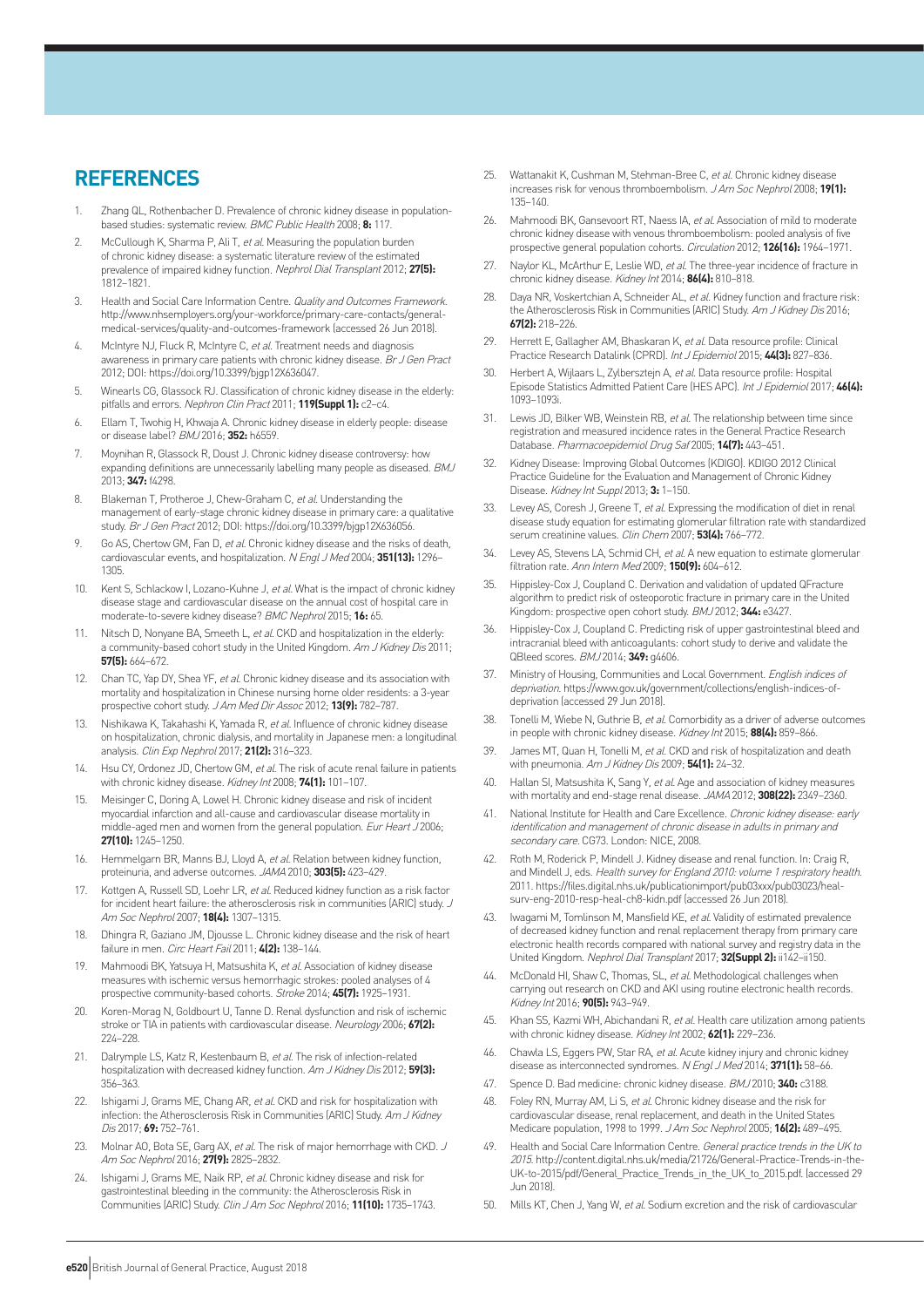disease in patients with chronic kidney disease. JAMA 2016; **315(20):** 2200–2210.

- 51. Herzog CA, Asinger RW, Berger AK, et al. Cardiovascular disease in chronic kidney disease. A clinical update from Kidney Disease: Improving Global Outcomes (KDIGO). Kidney Int 2011; **80(6):** 572–586.
- 52. McDonald HI, Thomas SL, Millett ERC, et al. Do influenza and pneumococcal

vaccines prevent community-acquired respiratory infections among older people with diabetes and does this vary by chronic kidney disease? A cohort study using electronic health records: BMJ Open Diabetes Res Care 2017; **5(1):** e000332.

53. Health Quality Improvement Partnership. National Chronic Kidney Disease Audit: national report (Part 1). 2017. https://www.hqip.org.uk/resources/nationalchronic-kidney-disease-audit-national-report-part-1/ (accessed 30 Apr 2018).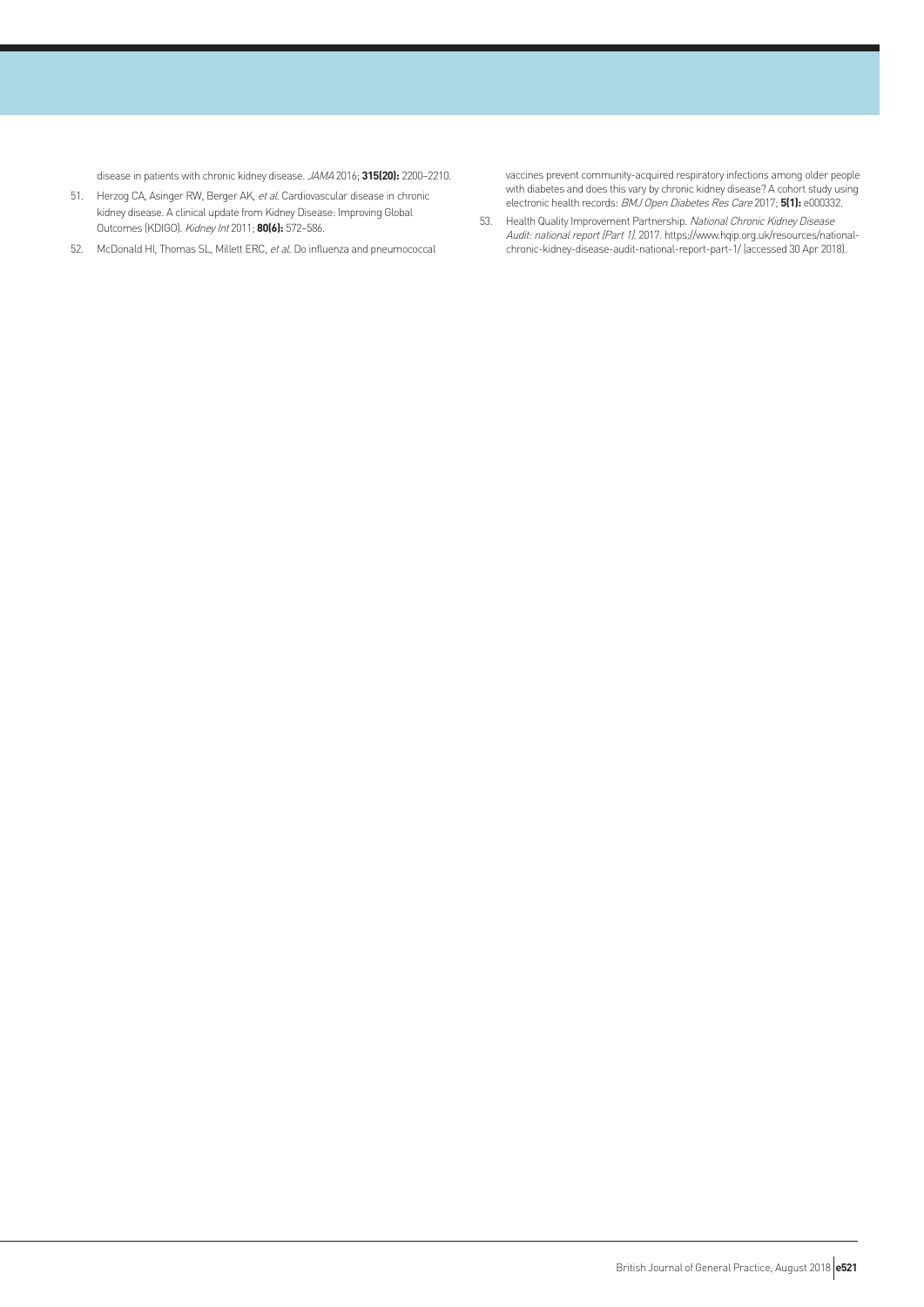# **Appendix 1. List of International Classification of Diseases 10th Revision codes used to identify cause-specific hospitalisations**

| Outcome                   | International Classification of Diseases 10th Revision codes                                                                                                                                                        |
|---------------------------|---------------------------------------------------------------------------------------------------------------------------------------------------------------------------------------------------------------------|
| Myocardial infarction     | 121, 122, 123                                                                                                                                                                                                       |
| Heart failure             | 150                                                                                                                                                                                                                 |
| Cerebral infarction       | 163                                                                                                                                                                                                                 |
| Pneumonia                 | B01.2, B05.2, B20.6, B25.0, J10.0, J11.0, J12, J13, J14, J15, J16, J17, J18, J85.1, U04                                                                                                                             |
| Urinary tract infection   | N10, N12, N13.6, N15.1, N15.9, N30.0, N30.8, N30.9, N39.0                                                                                                                                                           |
| Gastrointestinal bleeding | 185.0, K22.6, K25.0, K25.1, K25.2, K25.4, K25.5, K25.6, K26.0, K26.1, K26.2, K26.4, K26.5, K26.6, K27.0, K27.1, K27.2, K27.4, K27.5, K27.6,<br>K28.0, K28.1, K28.2, K28.4, K28.5, K28.6, K29.0, K92.0, K92.1, K92.2 |
| Intracranial bleeding     | 160, 161, 162, S06.5, S06.6                                                                                                                                                                                         |
| Venous thromboembolism    | 180.1, 180.2, 180.3, 181, 182.2, 182.3, 182.8, 182.9, 126                                                                                                                                                           |
| Hip fracture              | S72                                                                                                                                                                                                                 |
| Acute kidney injury       | N <sub>17</sub>                                                                                                                                                                                                     |

# **Appendix 2. Fully adjusted hazard ratio for cause-specific hospitalisation by chronic kidney disease stage**

|                                 |                                               |                                 | Fully adjusted hazard ratio (95% CI) <sup>a</sup> by CKD stage |                                   |  |  |
|---------------------------------|-----------------------------------------------|---------------------------------|----------------------------------------------------------------|-----------------------------------|--|--|
| <b>Cause of hospitalisation</b> |                                               | Patients with CKD (N = 242 349) |                                                                |                                   |  |  |
|                                 | <b>Patients without CKD</b><br>$[N = 242349]$ | CKD stage 3a<br>$(N = 17255)$   | CKD stage 3b<br>$(N = 55 500)$                                 | CKD stage 4 or 5<br>$(N = 14294)$ |  |  |
| Acute kidney injury             | 1 <sup>b</sup>                                | 2.94 (2.69 to 3.20)             | 7.03 (6.39 to 7.73)                                            | 20.22 (18.14 to 22.54)            |  |  |
| Heart failure                   | 1 <sup>b</sup>                                | 1.43 (1.37 to 1.50)             | 2.13 (2.02 to 2.24)                                            | 3.29 (3.06 to 3.54)               |  |  |
| Venous thromboembolism          | 1 <sup>b</sup>                                | 1.36 [1.28 to 1.45]             | 1.68 (1.53 to 1.83)                                            | 2.09 [1.78 to 2.46]               |  |  |
| Myocardial infarction           | 1 <sup>b</sup>                                | 1.25 (1.19 to 1.31)             | 1.58 (1.48 to 1.67)                                            | 2.18 (1.99 to 2.38)               |  |  |
| Urinary tract infection         | 1 <sup>b</sup>                                | 1.23 (1.19 to 1.27)             | 1.61 (1.55 to 1.68)                                            | 2.40 (2.25 to 2.57)               |  |  |
| Gastrointestinal bleeding       | 1 <sup>b</sup>                                | 1.24 (1.18 to 1.31)             | 1.53 (1.43 to 1.64)                                            | 2.12 (1.90 to 2.37)               |  |  |
| Cerebral infarction             | 1 <sup>b</sup>                                | 1.21 (1.15 to 1.27)             | 1.39 [1.31 to 1.48]                                            | 1.58 (1.40 to 1.78)               |  |  |
| Pneumonia                       | 1 <sup>b</sup>                                | 1.11 (1.07 to 1.15)             | 1.50 (1.44 to 1.57)                                            | 1.97 (1.84 to 2.11)               |  |  |
| Hip fracture                    | 1 <sup>b</sup>                                | 1.04 (1.00 to 1.08)             | 1.29 (1.24 to 1.36)                                            | 1.72 (1.59 to 1.85)               |  |  |
| Intracranial bleeding           | 1 <sub>b</sub>                                | 1.08 (1.00 to 1.16)             | 1.31 (1.19 to 1.45)                                            | 1.28 (1.03 to 1.60)               |  |  |

<sup>a</sup>Fully adjusted hazard ratio was estimated using Cox regression models, adjusted by age, sex, financial year, ethnicity, socioeconomic and smoking status, body mass index, and comorbidities (asthma, atrial fibrillation, cancer, chronic obstructive pulmonary disease, coronary heart disease, dementia, depression, diabetes mellitus, epilepsy, heart failure, hypertension, hypothyroidism, severe mental illness, osteoporosis, peripheral arterial disease, rheumatoid arthritis, and stroke and transient ischaemic attack) and clustered by general practice using robust standard errors. *PReference. CKD* = chronic kidney disease.